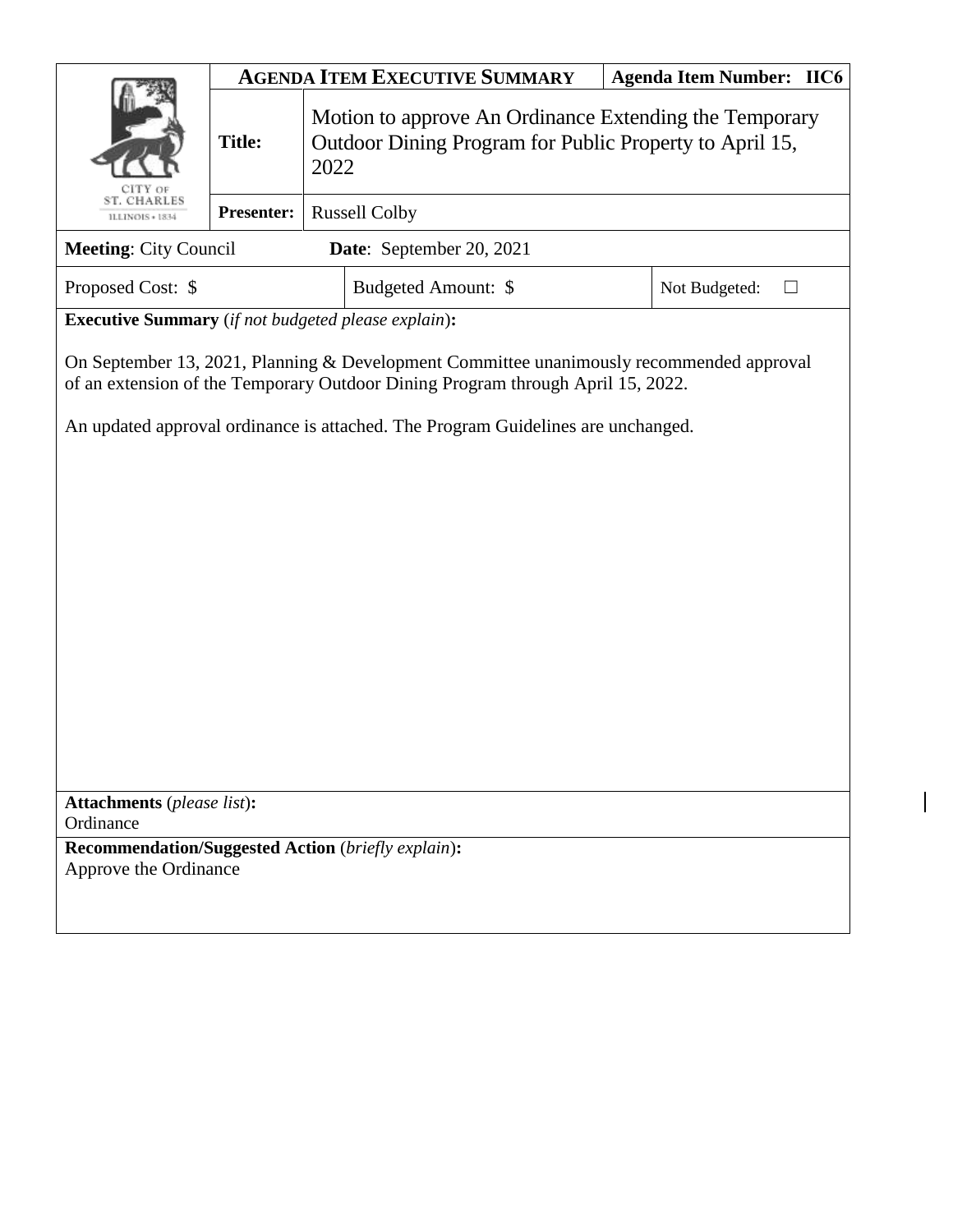# **City of St. Charles, IL Ordinance No. 2021-M-**

# **An Ordinance Extending the Temporary Outdoor Dining Program for Public Property to April 15, 2022**

**WHEREAS,** COVID-19 (a/k/a Novel Coronavirus) is a severe respiratory illness caused by the SARS-CoV-2 virus, a new strain of coronavirus that is spread from person to person, posing a threat to the health and safety of the residents of the City of St. Charles; and

**WHEREAS,** on January 27, 2020, United States Department of Health and Human Services Secretary Alex Azar declared a national public health emergency due to COVID-19; and

**WHEREAS,** on March 9, 2020, Illinois Governor J.B. Pritzker issued a Gubernatorial Disaster Proclamation declaring that all counties in the State of Illinois, including Kane and DuPage Counties, are disaster areas due to the Novel Coronavirus; and

**WHEREAS,** on March 11, 2020, the World Health Organization ("WHO") declared COVID-19 to be a global pandemic; and

**WHEREAS,** on March 13, 2020, President of the United States Donald Trump issued a declaration of a national emergency due to the growing COVID-19 crisis in the United States, and on March 26, 2020, President Trump issued a major disaster declaration for the State of Illinois due to the COVID-19 crisis; and

**WHEREAS**, on March 18, 2020, Raymond P. Rogina, as Mayor of the City of St. Charles ("City") issued a Declaration of a Local State of Emergency for the City to address the impact of COVID-19 on the City and its residents and businesses and property owners ("Emergency Declaration"); and

**WHEREAS**, the Illinois Governor has established a five-phase plan dated May 5, 2020 ("Restore Illinois Plan"), for the reopening of the State; and

**WHEREAS**, though the threat from COVID-19 to the public health, safety and welfare continues, the Restore Illinois Plan acknowledges the need to allow local and State economies to begin to recover economically to minimize and reverse the adverse economic, social and psychological effects of the COVID-19 crisis; and

**WHEREAS,** pursuant to the Mayor's Executive Order issued on May 28, 2020, the City issued permits allowing temporary outdoor dining areas; and

**WHEREAS**, June 29, 2020, the City Council approved Ordinance #2020-M-26, "Establishing a Temporary Outdoor Dining Program" which extended the permits previously issued under the Mayor's Executive Order until October 31, 2020; and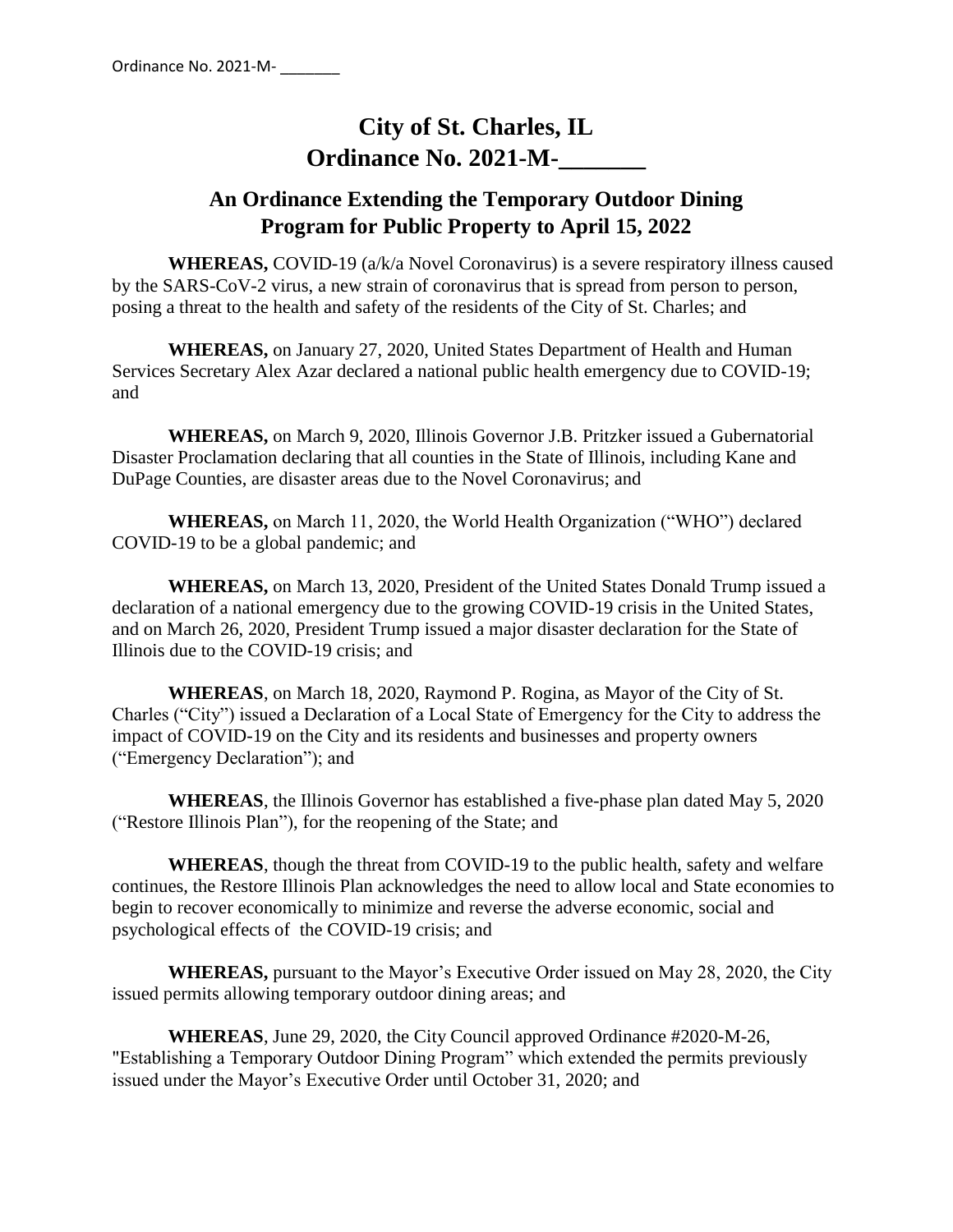Ordinance No. 2021-M- \_\_\_\_\_\_\_ Page 2

**WHEREAS**, on October 19, 2020, the City Council approved Ordinance #2020-M-48 "Amending the Temporary Outdoor Dining Program for Public Property," which provided for temporary outdoor dining permits on public property and extended the permits, previously issued, under Ordinance #2020-M-26 through Phase 4 of the Restore Illinois Plan; and

**WHEREAS**, on January 19, 2021, the City Council approved Ordinance #2021-M-5, "An Ordinance Amending the Temporary Outdoor Dining Program for Public Property," which extended permits, previously issued, until December 31, 2021; and

**WHEREAS**, the temporary suspension and relaxation of the local zoning and other ordinances and rules to encourage and expand the ability of restaurants and bars to offer the outdoor consumption of food and drinks during the period of recovery would be in the best interests of the City; and

**WHEREAS**, the City Council finds it reasonably necessary to continue and extend the Temporary Outdoor Dining Program for Public Property to allow restaurants additional outdoor dining space on public property to compensate for reduced indoor capacity and recovery from the past months of reduced operations and income.

#### **NOW, THEREFORE, BE IT ORDAINED BY THE CITY COUNCIL OF THE CITY OF ST. CHARLES, KANE AND DUPAGE COUNTIES, ILLINOIS,** as follows:

A.The recitals set forth above are adopted and incorporated herein as the material and significant findings of the Council.

B. The Temporary Outdoor Dining Program for Public Property shall be extended and effective until April 15, 2022, unless extended by the City Council. After termination of the Temporary Outdoor Dining for Public Property, use of temporary outdoor dining areas authorized through the program shall cease, barriers and all other improvements placed therein shall be removed, and all areas used for temporary outdoor dining shall be returned to their original use within 48 hours of the termination date.

C. Establishments in the First Street TIF District who are ordinarily limited by the Municipal Code to two (2) 100-day sidewalk café permits in a given year shall be entitled under this ordinance to apply for an additional two (2) 100-day sidewalk café permits to expire no later than April 15, 2022.

[REMAINDER OF PAGE INTENTIONALLY LEFT BLANK]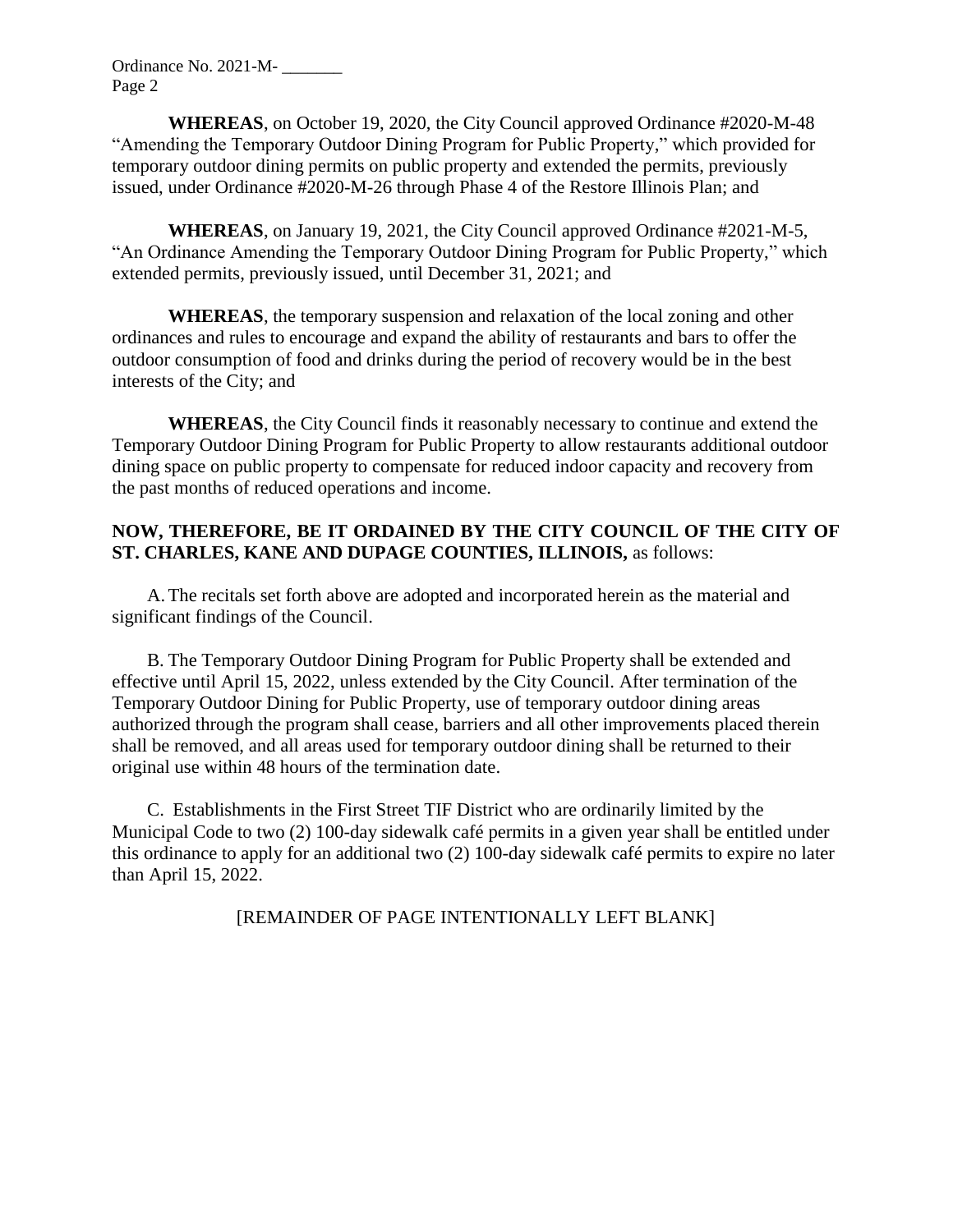Ordinance No. 2021-M- \_\_\_\_\_\_\_ Page 3

D.This Ordinance is effective immediately and shall cease by its own terms provided herein.

PRESENTED to the City Council of the City of St. Charles, Illinois, this 20<sup>th</sup> day of September 2021.

PASSED by the City Council of the City of St. Charles, Illinois, this 20<sup>th</sup> day of September 2021.

APPROVED by the Mayor of the City of St. Charles, Illinois, this  $20<sup>th</sup>$  day of September 2021.

Lora A. Vitek, Mayor

\_\_\_\_\_\_\_\_\_\_\_\_\_\_\_\_\_\_\_\_\_\_\_\_\_\_\_\_\_\_\_

ATTEST:

City Clerk

| <b>COUNCIL VOTE:</b> |
|----------------------|
| Ayes:                |
| Nays:                |
| Absent:              |
| Abstain:             |

\_\_\_\_\_\_\_\_\_\_\_\_\_\_\_\_\_\_\_\_\_\_\_\_\_\_\_\_\_\_\_\_\_\_\_\_\_\_\_\_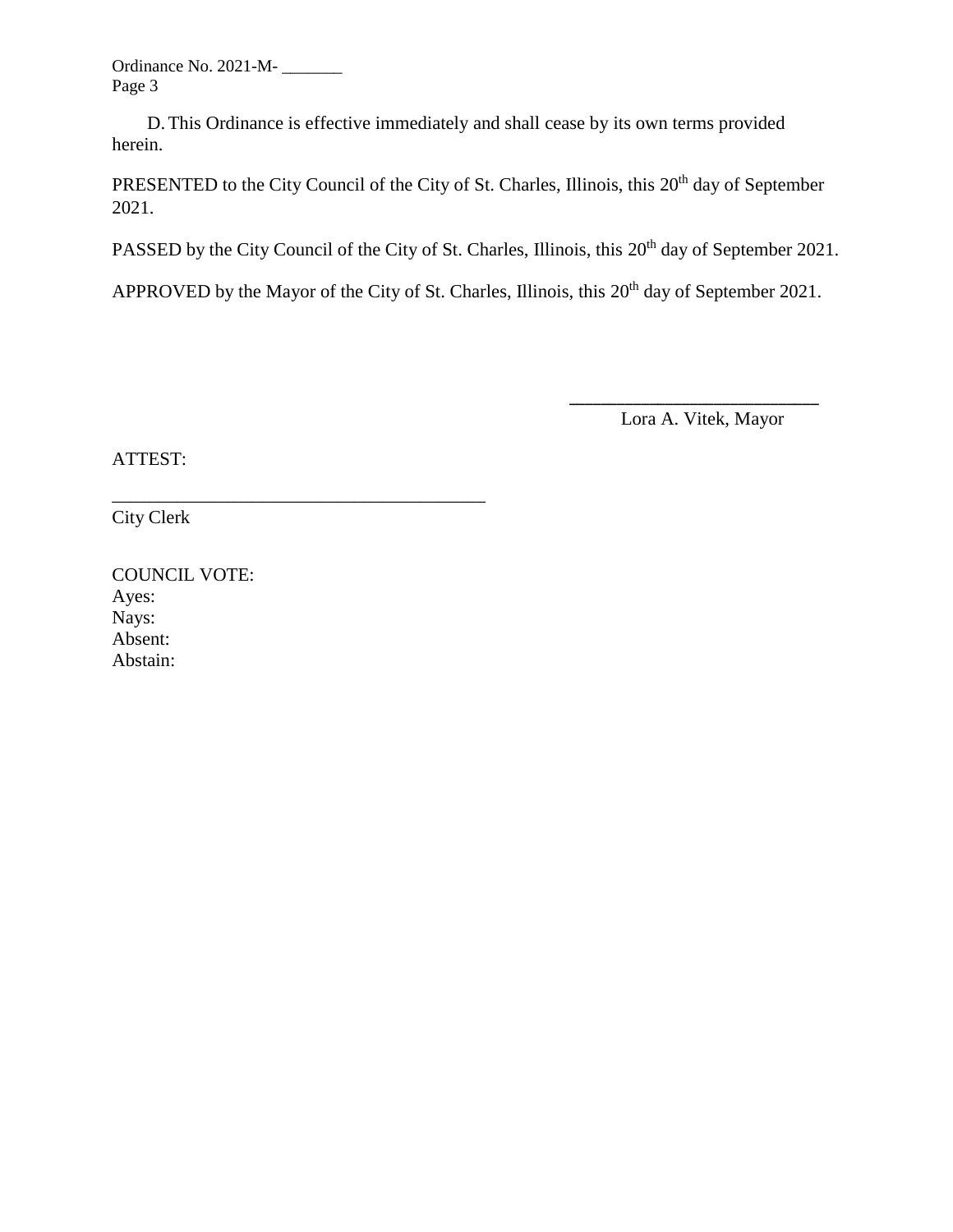

### **Exhibit A**

## **Temporary Outdoor Dining Program Program Guidelines for Public Property**

Updated January 20, 2021

- A. Establishments that are allowed to reopen for outdoor dining with social distancing and safety measures, as allowed by the Restore Illinois Plan, that have existing outdoor areas for the consumption of food and drinking wanting to expand their current outdoor dining area and establishments seeking to temporarily add outdoor dining areas shall abide by the following:
	- 1. Establishments must apply for a temporary outdoor dining permit from the City (attached at the end of this document). There shall be no fee for the permit.
		- a. The permit application shall include an aerial drawing that shows the existing outdoor dining area (if any) in a dotted line and the proposed new dining area in a solid line. Also:
			- i. If the proposed new dining area encroaches upon an existing parking area, the applicant should indicate on the drawing how traffic will flow if the request is approved.
			- ii. Parking lots over 25 stalls: Up to 50% of the parking area may be used for outdoor dining. Parking will need to be preserved to adequately serve the outdoor dining area and carry-out activities. ADA parking spaces shall not be blocked and access to/from those spaces shall not be impeded.
			- iii. Parking lots under 25 stalls: Small parking lots may convert the entire lot to outdoor dining, including ADA stalls, provided that effort is made to relocate the ADA stalls near the entrance using street parking where possible.
			- iv. If there is to be a covering over the new dining area, please indicate that on the drawing. The manufacturers guidelines for installation, all City code requirements, and flame spread requirements must be followed. A tent permit and inspection may be required (see Section A (13)).
			- v. Sidewalks may be utilized for outdoor dining provided there is still means for ADA compliant pedestrian traffic on the remaining portion of the sidewalk.
		- b. Applicants must demonstrate that they are the owner of the property on which the new outdoor dining space is to be located, if the applicant is not the owner of the property, the application must include the signature of the owner acknowledging that they will permit the creation or expansion of the outdoor dining area as indicated on the drawing provided as part of the permit application submitted by the requestor.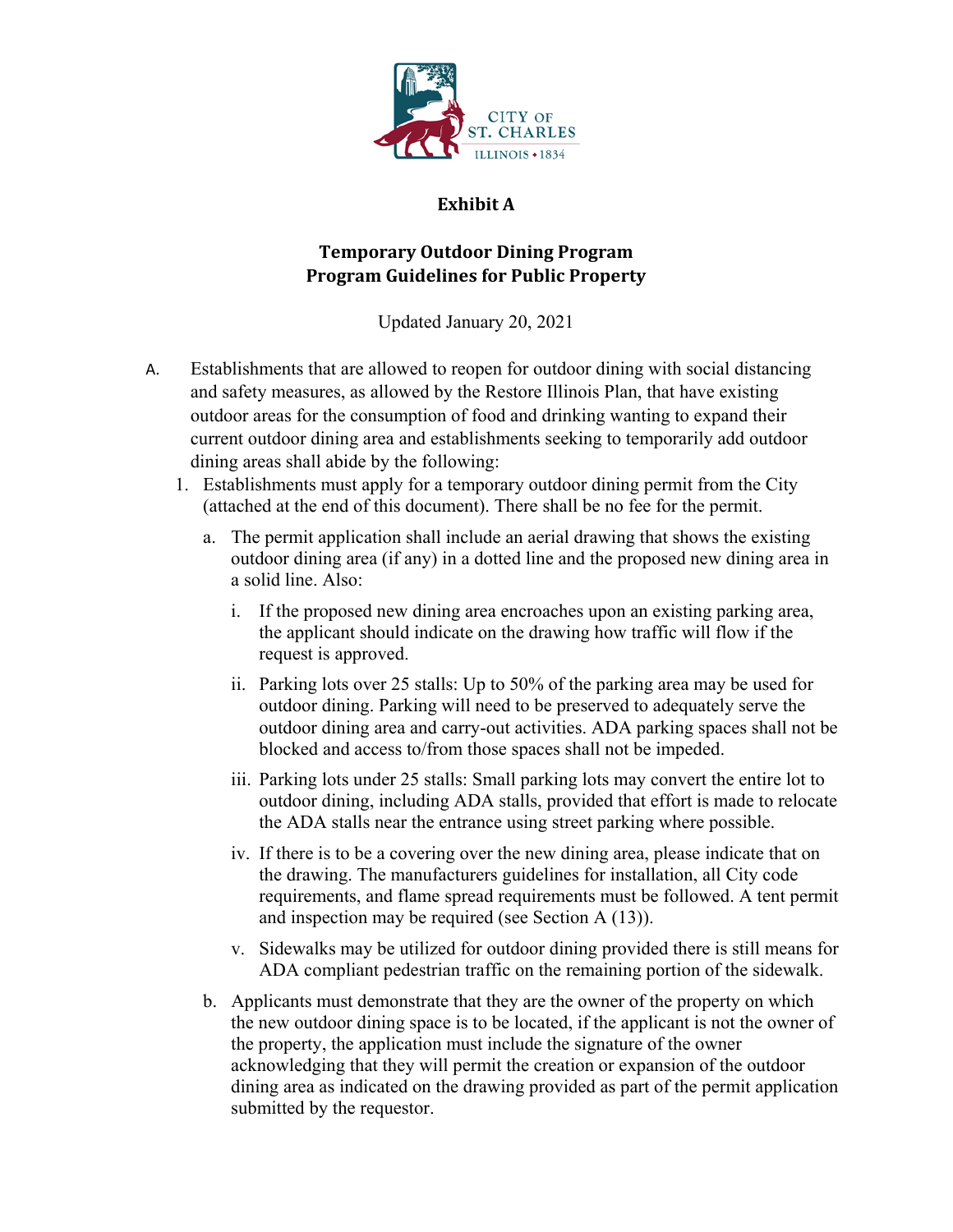- c. Businesses shall not set up any expanded outdoor dining prior to being notified of approval.
- d. Any indemnification or insurance shall be provided as required by the City.
- 2. Establishments shall comply with protocols or guidelines issued by the Illinois Department of Public Health, Centers for Disease Control or other official authority.
- 3. Establishments shall comply with the City's outdoor liquor license provisions.
- 4. A physical barrier shall delineate all outdoor dining areas and shall be of sufficient size and design as to deter the unintentional encroachment of vehicles into the dining area.
- 5. If ample lighting is provided, the outdoor dining area shall close no later than as permitted under the Applicant's current liquor license in conjunction with indoor dining and drinking, as issued by the City.
- 6. The temporary outdoor dining area shall be accessible to the disabled and shall comply with all applicable federal, state and City laws, ordinances and regulations concerning accessibility and non-discrimination in the providing of services.
- 7. Establishments may not expand outdoor dining in front of neighboring businesses without written permission from the neighboring business/property owner.
- 8. No permanent plumbing, electrical and lighting fixtures shall be installed.
- 9. Any temporary lighting shall be directed in a manner to not impair visibility on nearby streets and not shine onto adjacent properties.
- 10. Smoking in the outdoor dining area is prohibited.
- 11. Tables shall be placed to allow for a minimum of 6-foot separation (blocking tables is allowed). Public seating and eating areas shall be reduced and/or reconfigured to allow for minimum separation of 6 feet.
- 12. With the exception of the First Street Plazas, no amplified sound is permitted in temporary outdoor dining areas on public property. Only acoustic live music is permitted unless a special event permit has been secured to include amplified sound/live entertainment.
- 13.Tent canopies and enclosed tents are permitted on public property, but any existing or proposed tent that is either a) over 400 square feet in size, or b) includes tent side walls, shall require a separate tent permit to be submitted and approved by the City. Unless otherwise determined by the Illinois Department of Public Health, tent canopies with 50% or more of side walls down shall be considered enclosed for indoor dining and their use shall be subject to the Department of Health Regulations for indoor dining. If the Illinois Department of Public Health implements mitigation efforts, reverts the Region back to Phase 3, or takes any other action which prohibits indoor dining, then use of enclosed tents shall be prohibited.
- 14. Adequate safeguards shall be in place for security, crowd control, lighting control and the protection of minors.